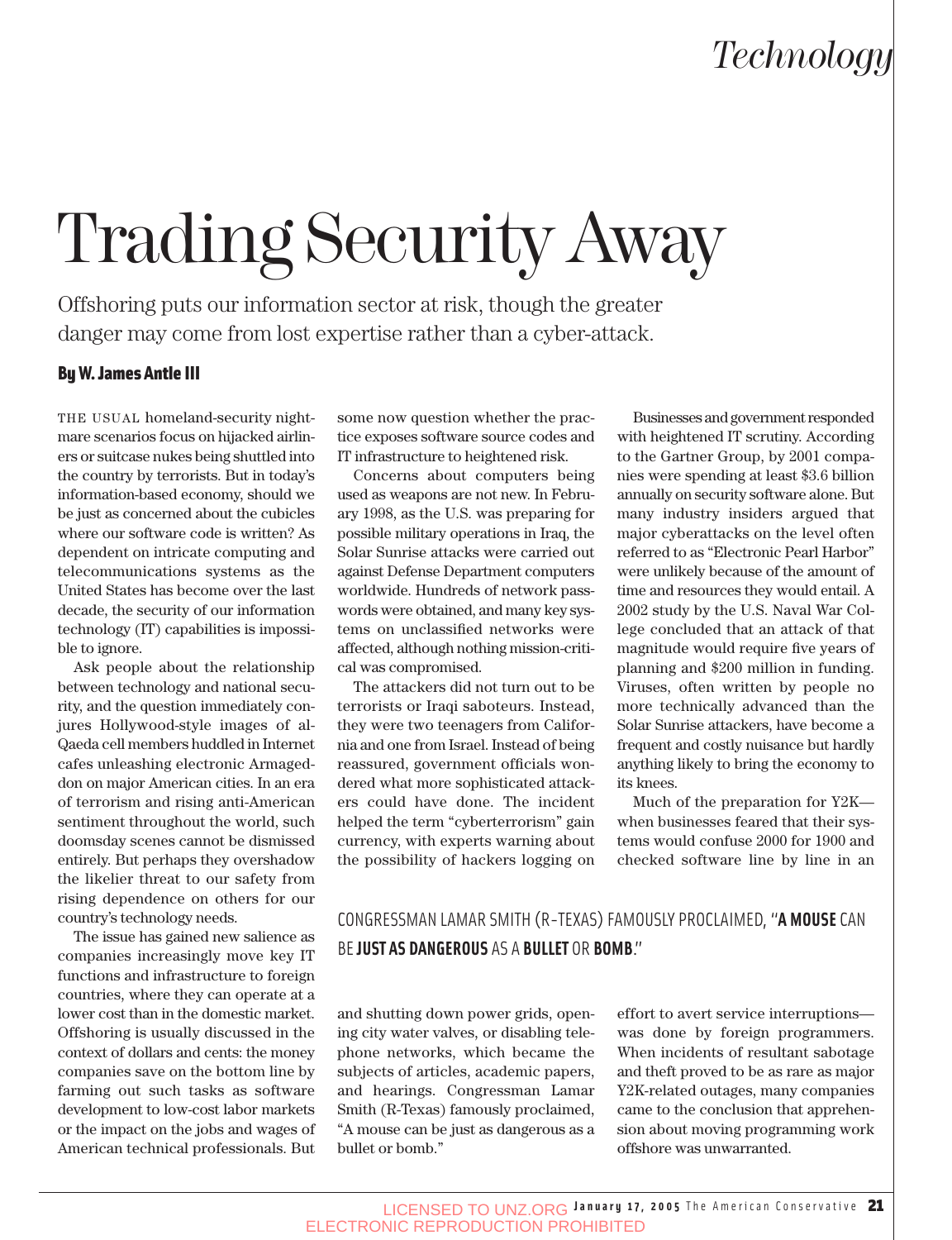## *Technology*

Today much more of American businesses' IT operations are offshore, in countries ranging from India to China, with the world political climate much different—and more dangerous for Americans—than on New Year's Eve 1999. Industry watchers claim that the opportunity and incentives for mischief have increased, and no Electronic Pearl Harbor-like resources are necessary to take advantage of them. Programmers will have ample opportunity to write "Trojan horses" into software or simply steal information, whether acting on behalf of terrorist networks, organized crime, or foreign intelligence agencies or simply for their own personal reasons.

So far no major breach has been discovered, though examples of smaller ones are legion. David Lazarus of the *San Francisco Chronicle* reported that a Pakistani clerical worker warned UCSF Medical Center in California that she would post patients' confidential records on the Internet unless she was paid money she claimed to be owed. The woman ended up receiving about \$500 from someone Lazarus described as "another person indirectly caught up in the extortion attempt" and withdrew her threat to post the medical files online.

It's the kind of problem that suggests more to come. David McCurdy, a former congressman who now serves as the executive director of the Internet Security Alliance, told the *New York Times* that the risks inherent in offshoring are "the most serious of the industry-based issues that this country faces."

## **Merry Christmas**

*The American Conservative* **will publish its next issue in four weeks instead of the usual two. Our editorial offices will reopen Jan. 3.**

But the UCSF incident could just as easily have been perpetrated by an American with similar motives. A recent Heritage Foundation study suggests that the threat is exaggerated. Senior homeland security research fellow James Jay Carafano and senior legal research fellow Paul Rosenzweig found that IT work can safely be moved to countries that respect "the rule of law, transparency, and open competition."

Carafano says that the overall legal and political climates are more important in an offshoring destination are more important than the prevailing ideology. "Then you have to evaluate it at the individual provider level," he says.

Standards vary not only among countries and offshoring service providers. Companies that outsource also differ in their approaches to protecting offshored tech assets. The Meta Group, a

PROGRAMMERS HAVE AMPLE OPPORTUNITY TO WRITE "**TROJAN HORSES**" INTO SOFTWARE OR SIMPLY **STEAL INFORMATION**, WHETHER ACTING ON BEHALF OF **TERRORIST NETWORKS**, ORGANIZED CRIME, OR **FOREIGN INTELLIGENCE AGENCIES**.

"Are there risks involved in outsourcing? Absolutely," Carafano acknowledges. "But those risks are the same whether you outsource to India or Illinois." He argues that the onus should be on companies to ensure that they contract with firms that have effective security controls. "It comes down to two words," says Carafano. "Due diligence."

The Heritage study points to efforts by the National Association of Software and Service Companies (NASSCOM), India's leading IT industry group, to bring Indian regulations into line with U.S. industry standards. "We're not talking about lowering the bar at all," Carafano says. "We're not advocating complacency. But countries are learning that if they want to participate in the global economy, they have to meet certain standards."

According to the Forrester Research Group, some 70 percent of the IT jobs headed abroad by 2015 are en route to India. But some 20 percent are headed to the Philippines, a country wracked by terrorism, and another 10 percent to China, a country many view as a potential competitor to the United States. Doesn't this make a difference?

leading IT consulting firm, found in a study of the European industry that only 58 percent of companies that outsource security services work with their outsourcers to ensure that effective controls are in place. Only 57 percent review the security procedures the firms they outsource to put in place. And as many as 44 percent fail to keep primary responsibility for establishing security procedures within their own company.

"Wherever you outsource you need to have a good service level agreement," says Paul Proctor, Meta's vice president for security and risk strategies. "You need to ask, 'What are the threats to those assets while they are offshore?'"

Carafano believes that the government could play a constructive role in disseminating information. "Markets work when there is transparency," he says. "What would the shareholders of those companies say if they knew that they weren't following all of the industry's standards?"

Ron Hira, assistant professor of public policy at the Rochester Institute of Technology, argues that the nationalsecurity risks of offshoring are real but more complicated than the isolated acts